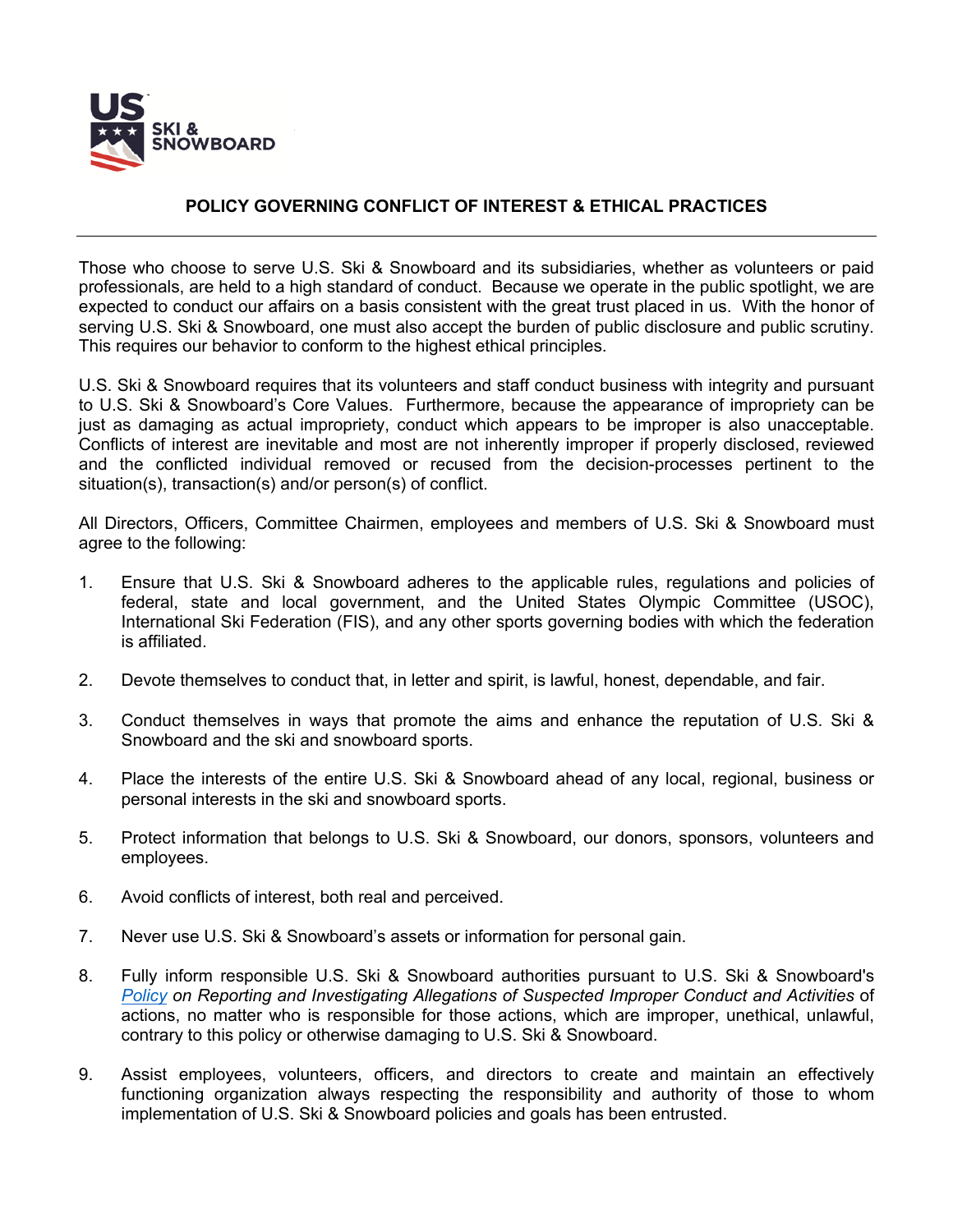- 10. Provide a full, constructive, and timely reply in the form required to requests from U.S. Ski & Snowboard for information.
- 11. Neither give nor receive gifts, loans or favors that tend to influence you in the discharge of your duties, except of nominal value exchanged in the normal course of business.
	- a. The trading of pins and mementos is accepted conduct.
	- b. Invitations from sports, media, corporations, or other organizations to attend sports and social events of more than nominal value may be accepted if they are part of open and generally accepted practices, serve to promote the best interest of U.S. Ski & Snowboard, would not embarrass the individual or U.S. Ski & Snowboard if publicly disclosed and do not compromise the objectivity nor integrity of the recipient or donor.
	- c. Gifts and favors of more than \$25 value should not ordinarily be accepted, but if the circumstances render it awkward to refuse such a gift, the donor should be thanked and told the gift is being accepted on behalf of, and will be delivered to, U.S. Ski & Snowboard.
- 12. All employees, volunteers, officers and directors will disclose the nature and extent of actual, perceived, or potential conflict of interest when it occurs in the evaluation of an issue and will not participate in the discussion, evaluation or voting on the matter involved. This includes the awarding of contracts, purchase of goods and services, and allocation of U.S. Ski & Snowboard's resources.
- 13. If any individual representing U.S. Ski & Snowboard participates in the evaluation or approval of a contract with a supplier to furnish goods or provide services to U.S. Ski & Snowboard when the individual will directly or indirectly benefit financially or otherwise receive any form of compensation from, or have an interest in, any supplier or provider under consideration, then U.S. Ski & Snowboard shall have the right to recover such benefit or payment and such contract or transaction shall be voidable by U.S. Ski & Snowboard.
- 14. All directors, officers, committee chairs, and key staff will be required to complete a conflict of interest (COI) form.
	- a. The completion of this form is a mandatory prerequisite for participation with U.S. Ski & Snowboard.
	- b. Annually or prior to assumption of responsibilities, U.S. Ski & Snowboard legal counsel, under the auspices of the Ethics Committee of the U.S. Ski & Snowboard Board of Directors, shall send to each appropriate person the latest Ethics and Conflict of Interest Package. The Conflict of Interest Disclosure form is to be completed and returned to the U.S. Ski & Snowboard Legal Counsel and will then be available only to the Chairman of the Board, the CEO, Legal Counsel and the U.S. Ski & Snowboard Ethics Committee.
	- c. The Legal Counsel will review and evaluate these disclosures and will maintain this information in strict confidence unless the existence of a present COI requires that she disclose same to the Ethics Committee for its independent review. Each individual should openly and forthrightly identify any areas that represent a potential COI. Individuals will promptly contact the Legal Counsel to update or amend their disclosure forms as circumstances change.
- 15. The principles provide a framework of integrity for interactions with or on behalf of U.S. Ski & Snowboard. However, more in depth questions may arise regarding conflicts of interest. For this reason, the following guidance is given: